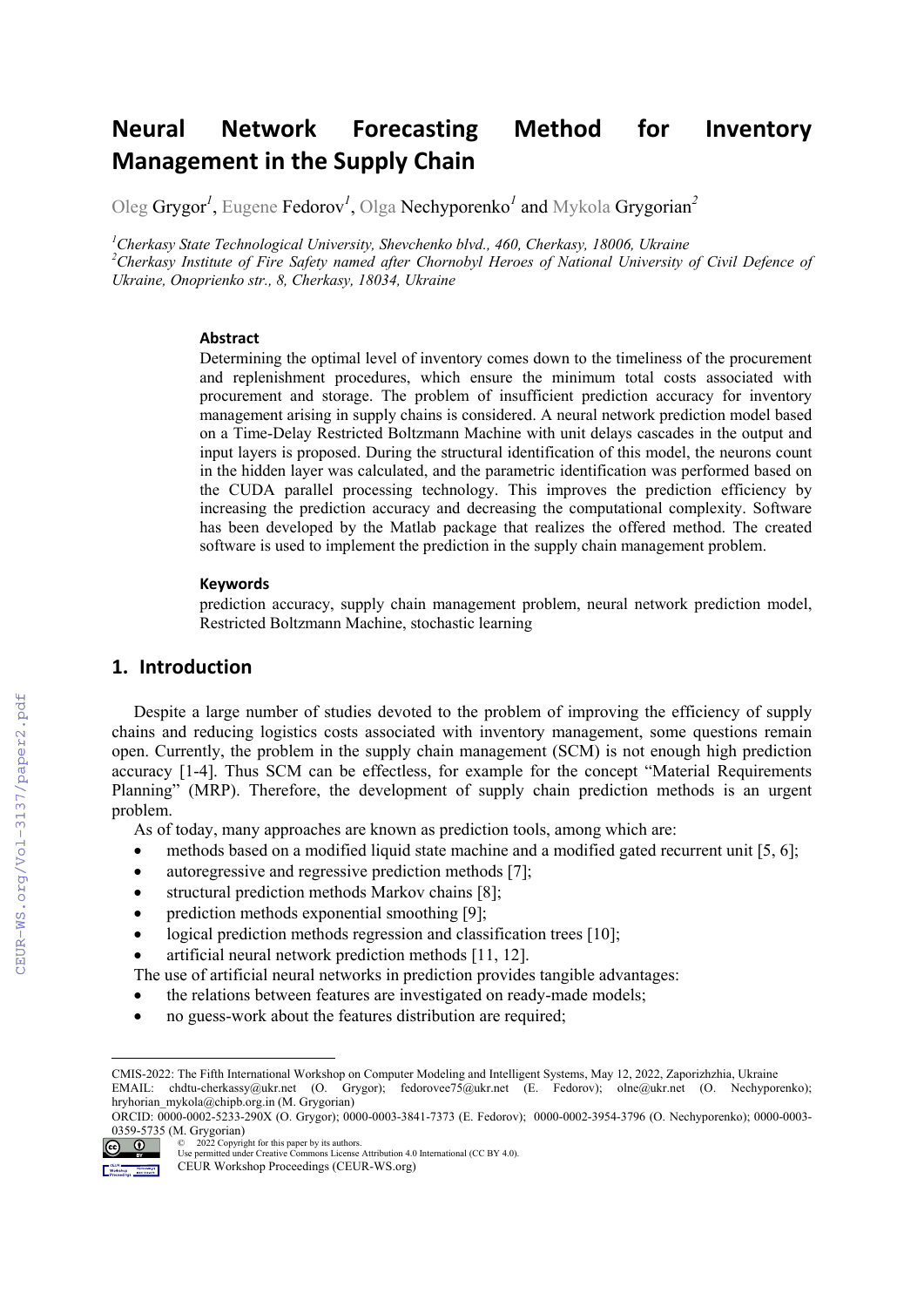- initial data about the features may be missing;
- source data can be noisy, incomplete or highly correlated;
- systems analysis with a big nonlinearity degree is possible;
- rapid model create:
- high adaptability;
- systems analysis with a big number of features is possible;
- full list of all possible models is not demanded;
- systems analysis with heterogeneous features is possible.

Given the advantages above, the paper will use a artificial neural network prediction method.

The goal of the work is to create a artificial neural network prediction method in the supply chain to improve prediction accuracy. To achieve the aim, the next tasks were solved:

- analyze existing prediction methods;
- propose a artificial neural network prediction model;
- choose a criterion for evaluating the artificial neural network prediction model quality;
- propose a method for calculating parameters of the artificial neural network prediction model;
- conduct a numerical study.

## **2. Formal problem statement**

Let the learning set  $S = \{(x_u, d_u)\}\,$ ,  $\mu \in \overline{1, P}$  be given for the prediction.

The problem of enhancement the prediction accuracy for the Time-Delay Restricted Boltzmann Machine (TDRBM) model  $g(x, W)$ , where  $x - input vector$ , W – parameters vector, is showed as the

problem of searching for this model such a parameters vector  $W^*$  that meets the criterion

 $\frac{1}{n} \sum_{i=1}^{p} (g(x_i, W^*) - d_u)^2 \to \min$  $=\frac{1}{P}\sum_{\mu=1}(g(x_{\mu},W^*)-d_{\mu})^2\to$ *P*  $g(x_{u},W^{*})-d$ *P F*  $\mu$  $(L_{\mu}, W^*) - d_{\mu}^2 \rightarrow \min$ .

## **3. Literature review**

The often used prediction artificial neural networks are:

 Jordon's neural network (JNN) [13, 14]. It is a recurrent two-layer network and is founded on multilayer perceptron (MLP). JNN is recommended for prediction stationary short-term signals;

 Elman's neural network (ENN) [15, 16]. It is a recurrent two-layer network and is founded on MLP. SRN is recommended for prediction stationary short-term signals;

 recurrent multilayer perceptron (RMLP) [17, 18]. It is a recurrent multilayer network and is founded on MLP. RMLP is recommended for prediction stationary short-term signals;

 nonlinear autoregressive model (NAR) [19, 20]. It is a non-recurrent two-layer network and is founded on MLP. NAR is recommended for prediction stationary short-term signals;

 nonlinear autoregressive moving average model (NARMA) [21, 22]. It is a recurrent twolayer network and is founded of MLP. NARMA is recommended for prediction stationary shortterm signals;

 bidirectional recurrent neural network (BRNN) [23, 24]. It is a recurrent two-layer network and is founded on two Elman networks. BRNN is recommended for prediction non-stationary long-term signals.

Table 1 shows the comparative features of prediction artificial neural networks.

As follows from Table 1, most neural networks have one or more of the following disadvantages:

- have a high probability of hitting a local extremum;
- do not have the ability to train in batch mode;
- have no feedback.

Due to this, it is relevant to create a neural network that will eliminate the indicated disadvantages.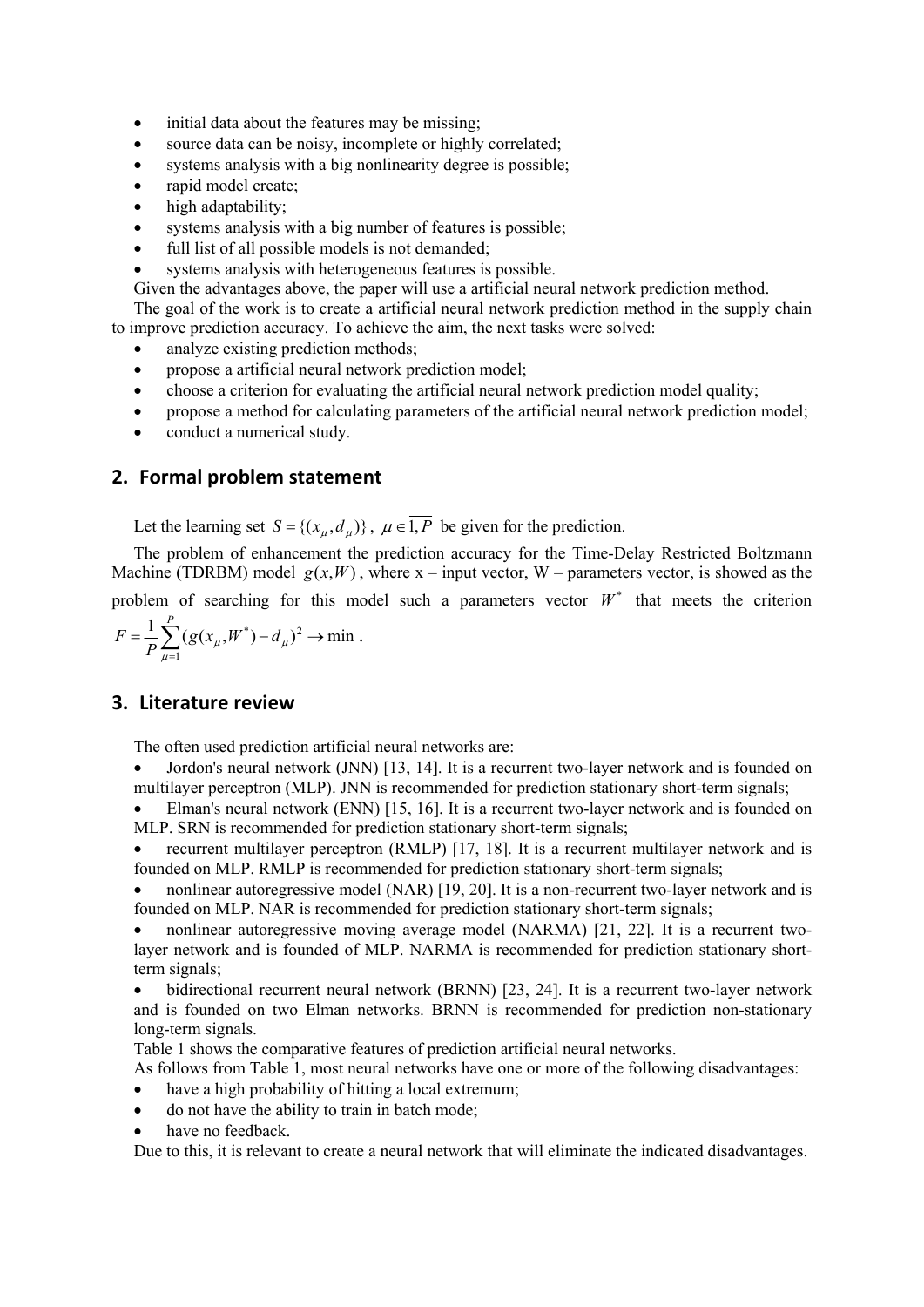| Criterion                            | <b>Network</b><br>RMLP | <b>JNN</b> | <b>ENN</b><br>(SRN) | <b>NAR</b> | <b>NARMA</b> | <b>BRNN</b> |
|--------------------------------------|------------------------|------------|---------------------|------------|--------------|-------------|
| The presence of feedback             |                        | +          |                     |            |              | +           |
| Unit delay cascade                   |                        |            |                     | ٠          | +            |             |
| Low probability of local<br>extremum |                        |            |                     |            |              |             |
| High training speed                  |                        | +          |                     | +          |              | +           |
| Possibility of batch<br>learning     |                        |            |                     | +          |              |             |

**Table 1** Comparative features of prediction artificial neural networks

## **4. Block diagram of the neural network prediction model**

Figures 1 and 2 show the block diagrams of a prediction model based on a Time-Delay Restricted Boltzmann Machine (TDRBM) of two types, which are stochastic recurrent neural networks with one hidden layer.



**Figure 1:** Block diagram of a prediction model TDRBM for visible input neurons (TDRBM type first)



**Figure 2:** Block diagram of a prediction model TDRBM for the visible input neurons and visible output neurons (TDRBM type second)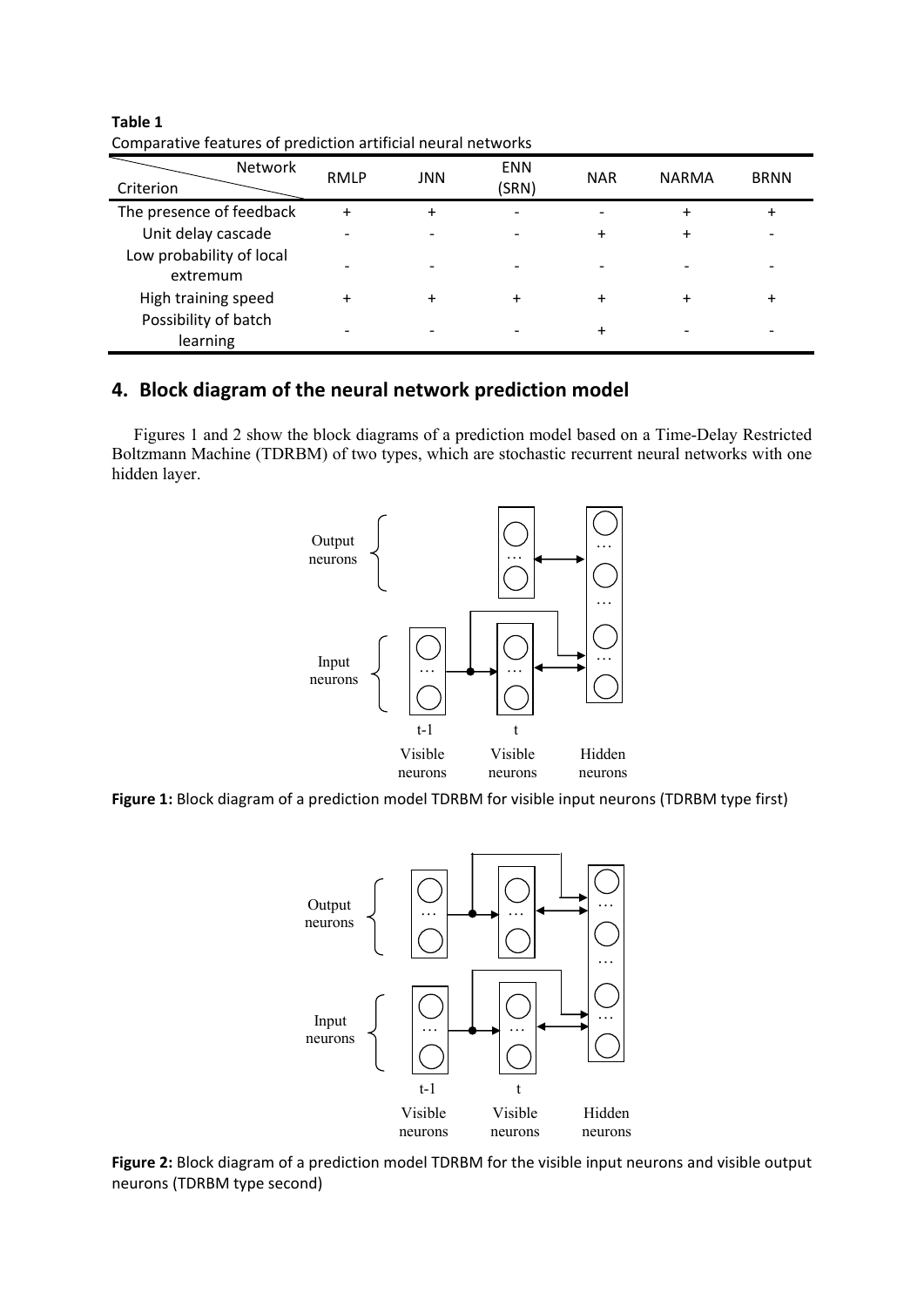Unlike the traditional Restricted Boltzmann Machine (RBM) [25, 26], unit delay cascades are used for neurons in the visible layer. TDRBM type first has unit delay cascade in the visible input layer. TDRBM type seconf has unit delay cascade in the visible input layers and visible output layers.

### **5. Neural network prediction models**

### **5.1. Components of the prediction model TDRBM**

The components of the TDRBM model are stochastic neurons, the state of which is described based on the Bernoulli distribution in the form

$$
x_j = \begin{cases} 1, & \text{with probability } P_j \\ 0, & \text{with probability } 1 - P_j \end{cases}.
$$

The probability of transition of the  $j<sup>th</sup>$  stochastic neuron to state 1 is defined as

$$
P_j = \frac{1}{1 + \exp(-\Delta E_j)},
$$

where  $\Delta E_j$  – is the TDRBM energy increment when the state of the  $j^{\text{th}}$  stochastic neuron changes from 0 to 1.

## **5.2. Prediction model TDRBM type first**

*Positive phase* (steps 1-4)

1. Initial value assignment time moment

$$
\mu=1.
$$

Initial value assignment of the time delay input neurons state

$$
\mathbf{x}^{in}(\mu - t) = 0 , t \in 1, M^{in} .
$$

- 2. Initial value assignment of the input and output neurons state  $\mathbf{x}^{in}(\mu) = \mathbf{x}_{\mu}^{in}, \ \mathbf{x}^{out}(\mu) = \mathbf{0}.$
- 3. Calculation of the hidden neurons transition probability to state 1

$$
P_{j} = \frac{1}{1 + \exp\left(-b_{j}^{h} - \sum_{t=0}^{M^{in}} \sum_{i=1}^{N^{in}} w_{tij}^{in-h} x_{i}^{in} (\mu - t) - \sum_{i=1}^{N^{out}} w_{tj}^{out-h} x_{i}^{out} (\mu)\right)}, \quad j \in \overline{1, N^{h}}
$$

where  $w_{tij}^{in-h}$  – weights between the input layer and the hidden layer,

 $w_{ij}^{out-h}$  – weights between the output layer and the hidden layer,

 $b_i^h$  – bias of the hidden layer neurons,

 $M^{in}$  – the unit delays count for the input layer,

- $N^{in}$  the neurons count in the input layer,
- $N<sup>h</sup>$  the neurons count in the hidden layer,
- $N^{out}$  the neurons count in the output layer.
	- 4. Calculation of the hidden neurons state

$$
x_j^h(\mu) = \begin{cases} 1, & P_j \ge U(0,1) \\ 0, & P_j < U(0,1) \end{cases}, \ j \in \overline{1, N^h}
$$

where  $U(0,1)$  – standard uniform distribution on a line [0,1].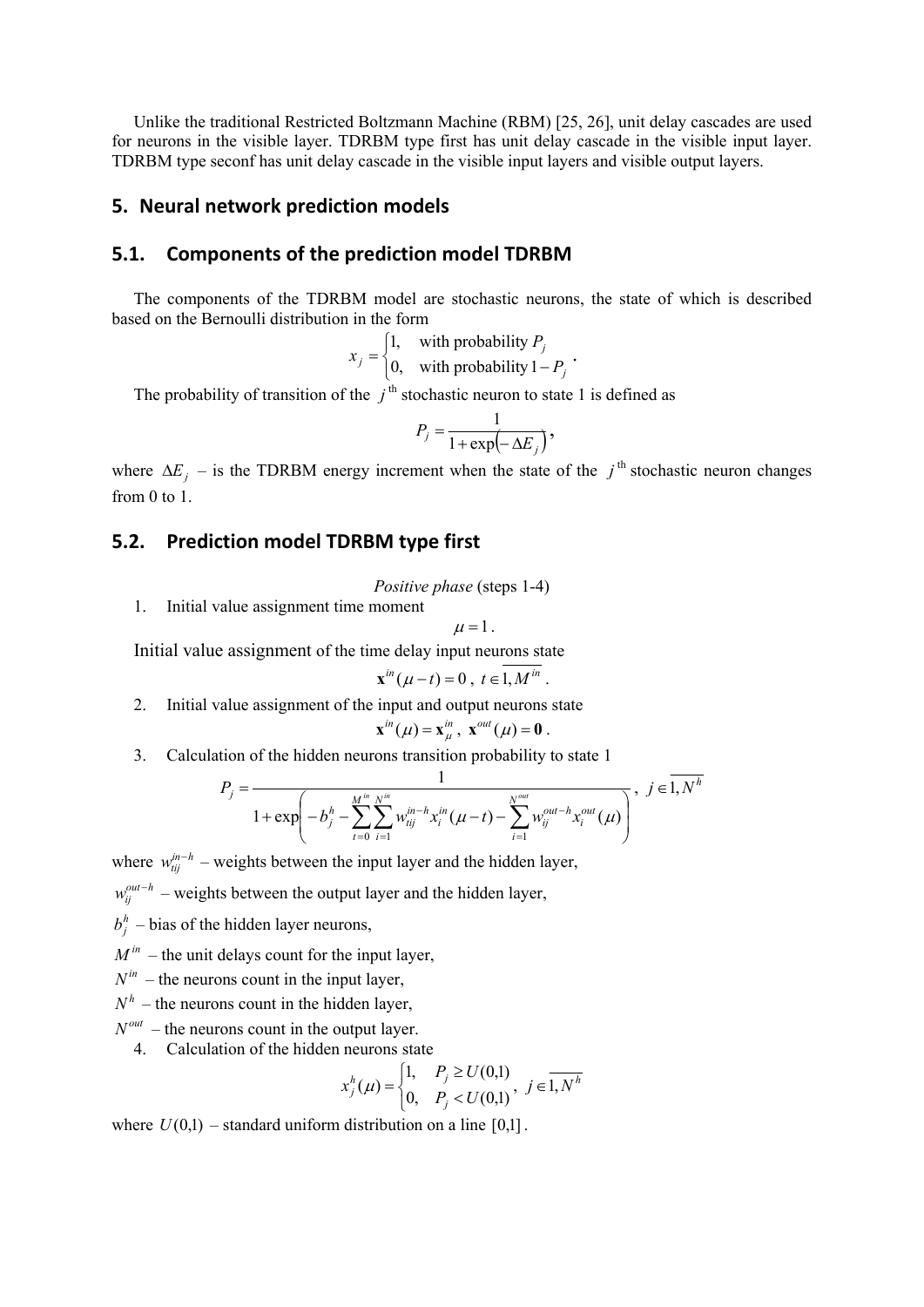*Negative phase* (step 5)

5. Calculation of the output neurons transition probability to state 1

$$
P_{j} = \frac{1}{1 + \exp\left(-b_{j}^{out} - \sum_{i=1}^{N^{h}} w_{ij}^{out-h} x_{i}^{h}(\mu)\right)}, \ \ j \in \overline{1, N^{out}}
$$

where  $b_j^{out}$  – bias of the output layer neurons.

6. Calculation of the output neurons state

$$
x_j^{out}(\mu) = \begin{cases} 1, & P_j \ge U(0,1) \\ 0, & P_j < U(0,1) \end{cases}, \ j \in \overline{1, N^{out}}.
$$

The outcome is  $(x_1^{out}(\mu),...,x_{N^{out}}^{out}(\mu))$ .

## **5.3. Prediction model based on TDRBM type second**

- *Positive phase* (steps 1-4)
- 1. Initial value assignment time moment

$$
\mu=1.
$$

Initial value assignment time moment of the time delay input and output neurons state

$$
\mathbf{x}^{in}(\mu - t) = 0, t \in 1, M^{in},
$$
  

$$
\mathbf{x}^{out}(\mu - t) = 0, t \in \overline{1, M^{out}}.
$$

2. Initial value assignment of the input and output neurons state

$$
\mathbf{x}^{in}(\mu) = \mathbf{x}_{\mu}^{in}, \mathbf{x}^{out}(\mu) = \mathbf{0}.
$$

3. Calculation of the hidden neurons transition probability to state 1

$$
P_j = \frac{1}{1 + \exp\left(-b_j^h - \sum_{t=0}^{M^m} \sum_{i=1}^{N^m} w_{tij}^{in-h} x_i^{in} (\mu - t) - \sum_{t=0}^{M^{out}} \sum_{i=1}^{N^{out}} w_{tij}^{out-h} x_i^{out} (\mu - t)\right)}, \ \ j \in \overline{1, N^h},
$$

where  $w_{ij}^{in-h}$  –weights between the input layer and the hidden layer,

 $w_{tij}^{out-h}$  – weights between the output layer and the hidden layer,

 $b_i^h$  – bias of the hidden layer neurons,

 $M^{in}$  – the unit delays count for the input layer,

 $M^{out}$  – the unit delays count for the output layer,

 $N^{in}$  – the neurons count in the input layer,

 $N<sup>h</sup>$  – the neurons count in the hidden layer,

- $N^{out}$  the neurons count in the output layer.
	- 4. Computation of the hidden neurons state

$$
x_j^h(\mu) = \begin{cases} 1, & P_j \ge U(0,1) \\ 0, & P_j < U(0,1) \end{cases}, \ j \in \overline{1, N^h}
$$

where  $U(0,1)$  – standard uniform distribution on a line [0,1].

#### *Negative phase* (step 5)

5. Calculation of the output neurons transition probability to state 1

$$
P_{j} = \frac{1}{1 + \exp\left(-b_{j}^{out} - \sum_{t=1}^{M^{out}} \sum_{i=1}^{N^{out}} w_{tij}^{out-out} x_{i}^{out} (\mu - t) - \sum_{i=1}^{N^{h}} w_{0ij}^{out-h} x_{i}^{h} (\mu)\right)}, \ j \in \overline{1, N^{out}}
$$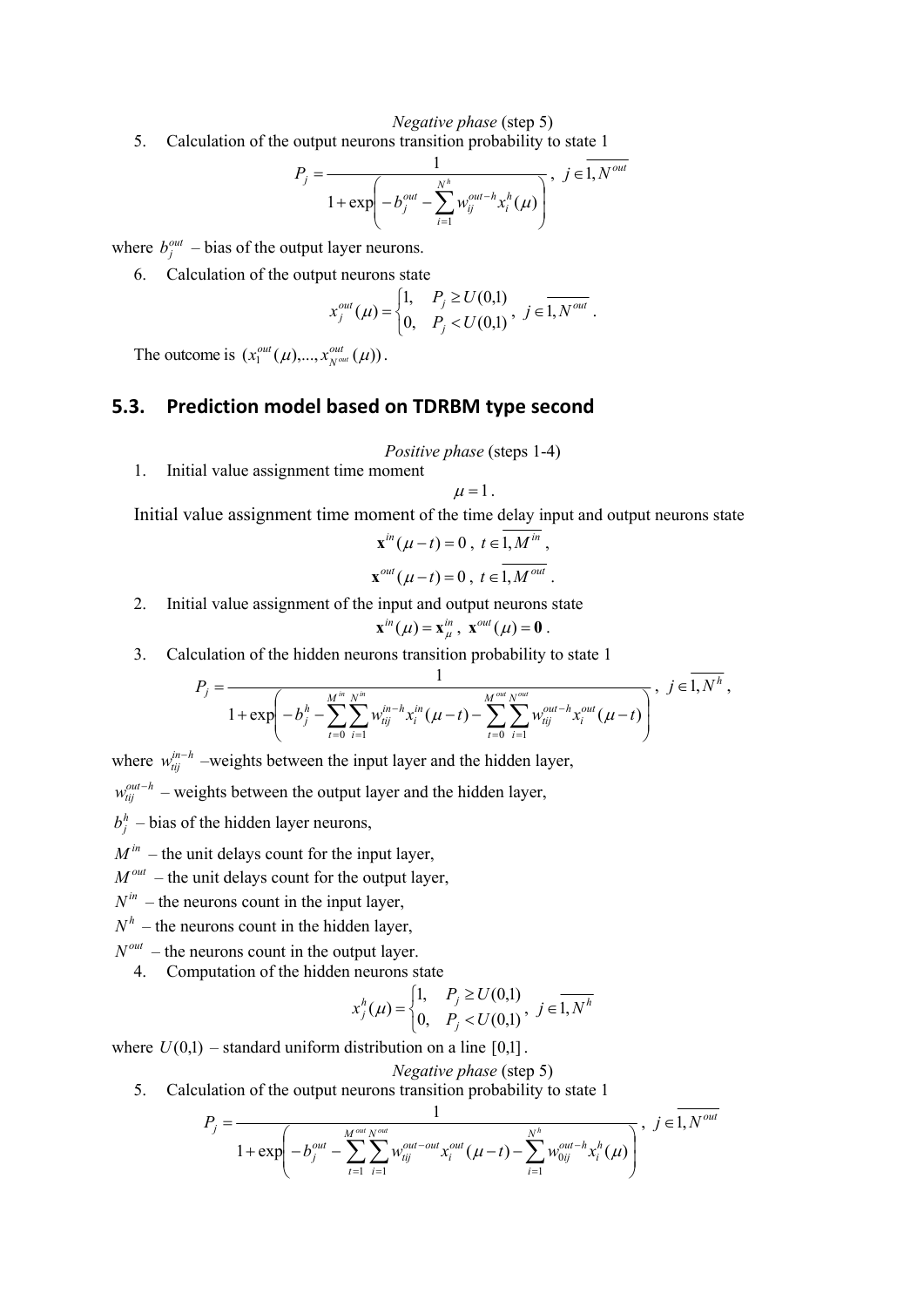6. Calculation of the output neurons state

$$
x_j^{out}(\mu) = \begin{cases} 1, & P_j \ge U(0,1) \\ 0, & P_j < U(0,1) \end{cases}, \ j \in \overline{1, N^{out}}.
$$

The outcome is  $(x_1^{out}(\mu),..., x_{N^{out}}^{out}(\mu))$ .

#### **6. Criterion for the artificial neural network prediction model quality**

For learning the TDRBM, a model adequacy criterion was selection, which means the selection of such parameters  $W = \{w_{tij}^{in-h}, w_{tij}^{out-h}, w_{tij}^{in-in}, w_{tij}^{out-out}\}$ , which get a mean squared error (MSE) minimum:

$$
F = \frac{1}{P} \sum_{\mu=1}^{P} \sum_{i=1}^{N^{out}} (x_{\mu i}^{out} - d_{\mu i})^2 \to \min_{W} .
$$
 (1)

The learning of the TDRBM model is taking into account the criterion (1).

### **7. Methods for calculating the neural network prediction model parameters**

## **7.1. Principles of calculating the neural network prediction model parameters**

The determination of the TDRBM parameters is perform on the found of the CD-1 method, which speeds up stochastic learning with a teacher, since instead of stabilizing the state of neurons, it performs only one step of adjusting their state. TDRBM operates in two phases: positive and negative.

For *TDRBM type first*, in the positive phase, visible input neurons are fixed at times from  $t - M^{in}$ to *t* and visible output neurons at time *t* , and the TDRBM performs one step of tuning hidden neurons. In the negative phase, the visible input neurons are first fixed at times from  $t-M^{in}$  to  $t-1$ , the hidden neurons are trained in the positive phase, and the TDRBM performs one step of tuning the visible input and output neurons at time *t* . After that, the visible input neurons are fixed at times from  $t-1$  to  $t-M^{\text{in}}$ , and the visible input and output neurons trained in the negative phase at time  $t$ , and the TDRBM performs one step of tuning the hidden neurons.

For *TDRBM type second*, in the positive phase visible input neurons are fixed at times  $t - M^{in}$  to  $t$ , visible output neurons at times from  $t - M^{out}$  to t, and the TDRBM performs one step of tuning hidden neurons. In the negative phase, the visible input neurons are first fixed at times from  $t - M^{in}$ to  $t-1$ , the visible output neurons at times from  $t-M^{out}$  to  $t-1$ , the hidden neurons are trained in the positive phase, and the TDRBM performs one step of tuning the visible input and output neurons at time *t*. After that, visible input neurons are recorded at times from  $t-1$  to  $t-M^m$ , visible output neurons at times from  $t-1$  to  $t-M^{out}$ , and visible input and output neurons trained in the negative phase at time *t* , and TDRBM performs one step of tuning hidden neurons.

## **7.2. Method for calculating the prediction model parameters found on TDRBM type first**

1. Learning iteration number  $n = 1$ , initial value assignment by uniform distribution means on the interval (0,1) or [-0.5, 0.5] bias  $b_i^{in}(n)$ ,  $i \in 1, N^{in}$ ,  $b_i^{out}(n)$ ,  $i \in 1, N^{out}$ ,  $b_j^{h}(n)$ ,  $j \in 1, N^h$ , and weights  $w_{tij}^{in-h}(n)$ ,  $t \in 0, M^{in}$ ,  $i \in 1, N^{in}$ ,  $j \in 1, N^{h}$ ,  $w_{tij}^{out-h}(n)$ ,  $i \in 1, N^{out}$ ,  $j \in 1, N^{h}$ ,  $w_{tij}^{in-in}(n)$ ,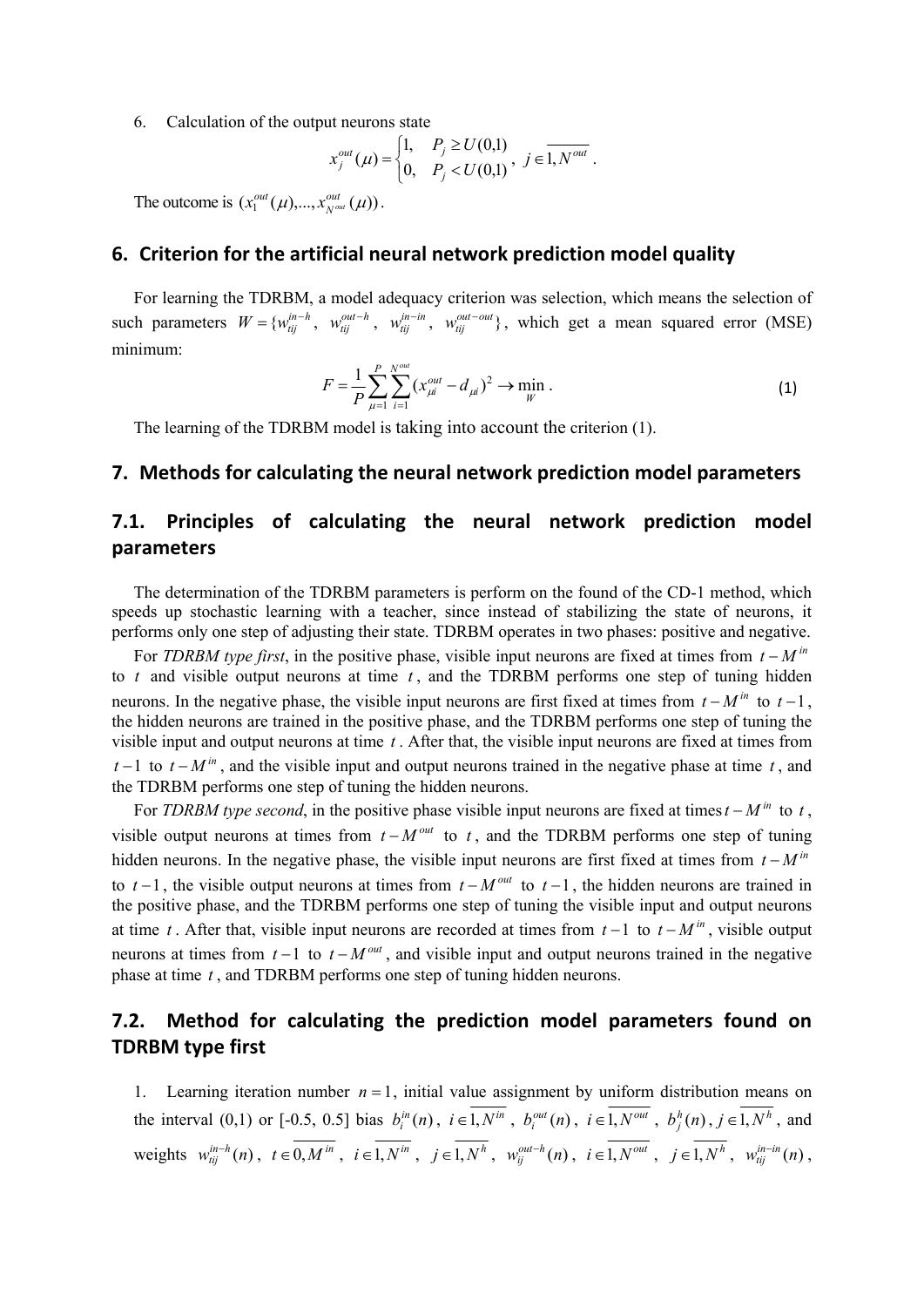$t \in 1, M^{in}$ ,  $i, j \in 1, N^{in}$ ,  $w_{iii}^{in-h}(n) = 0$ ,  $w_{ii}^{out-h}(n) = 0$ ,  $w_{iii}^{in-in}(n) = 0$ ,  $w_{0ij}^{in-h}(n) = w_{0ji}^{in-h}(n)$ ,  $w_{ij}^{out-h}(n) = w_{ji}^{out-h}(n)$ , where  $M^{in}$  is the unit delays count for input neurons.

2. A learning set  $\{({\bf x}_{\mu}^{in},{\bf x}_{\mu}^{out}) | {\bf x}_{\mu}^{in} \in \{0,1\}^{N^{in}}, {\bf x}_{\mu}^{out} \in \{0,1\}^{N^{out}}\}, \mu \in \overline{1,P}$  is defined, where  ${\bf x}_{\mu}^{in} - {\boldsymbol \mu}^{th}$ learning input vector,  $\mathbf{x}_{\mu}^{out} - \mu^{th}$  learning output vector, *P* is the learning set capacity.

## *Positive phase* (steps 3-7)

3. Initial value assignment time moment

 $\mu = 1$ .

Initial value assignment of the time delay input neurons state

$$
\mathbf{x}^{in}(\mu - t) = 0 , \mathbf{x}^{in}(\mu - t) = 0 , t \in 1, M^{in} .
$$

4. Initial value assignment of the input and output neurons state

$$
\mathbf{x}^{in}(\mu) = \mathbf{x}_{\mu}^{in}, \ \mathbf{x}^{out}(\mu) = \mathbf{x}_{\mu}^{out}.
$$

5. Calculation of the hidden neurons transition probability to state 1

$$
P_j = \frac{1}{1 + \exp\left(-b_j^h(n) - \sum_{t=0}^{M^m} \sum_{i=1}^{N^m} w_{tij}^{in-h}(n) x_i^{in}(\mu - t) - \sum_{i=1}^{N^{out}} w_{tij}^{out-h}(n) x_i^{out}(\mu)\right)}, \ j \in \overline{1, N^h}
$$

6. Calculation of the hidden neurons state

$$
x_j^h(\mu) = \begin{cases} 1, & P_j \ge U(0,1) \\ 0, & P_j < U(0,1) \end{cases}, \ j \in \overline{1, N^h}
$$

7. Saving the neurons state in the positive phase, i.e.  $\mathbf{x} \mathbf{l}^{in}(\mu) = \mathbf{x}^{in}(\mu)$ ,  $\mathbf{x} \mathbf{l}^{out}(\mu) = \mathbf{x}^{out}(\mu)$ ,  $x1^{h}(\mu) = x^{h}(\mu)$ . If  $\mu < P$ , then  $\mu = \mu + 1$ , go to 4.

*Negative phase* (steps 8-16)

8. Initial value assignment time moment

$$
\mu = 1.
$$

Initial value assignment of the time delay input neurons state

$$
\mathbf{x}^{in}(\mu - t) = 0 , \mathbf{x}^{in}(\mu - t) = 0 , t \in 1, M^{in} .
$$

9. Initial value assignment of the of hidden, input and output neurons state

$$
\mathbf{x}^{in}(\mu) = \mathbf{x}1^{in}(\mu), \ \mathbf{x}^{out}(\mu) = \mathbf{x}1^{out}(\mu), \ \mathbf{x}^{h}(\mu) = \mathbf{x}1^{h}(\mu).
$$

10. Calculation of the output neurons transition probability to state 1

$$
P_j = \frac{1}{1 + \exp\left(-b_j^{out}(n) - \sum_{i=1}^{N^h} w_{ij}^{out-h}(n) x_i^h(\mu)\right)}, \ j \in \overline{1, N^{out}}.
$$

11. Calculation of the of output neurons state

$$
x_j^{out}(\mu) = \begin{cases} 1, & P_j \ge U(0,1) \\ 0, & P_j < U(0,1) \end{cases}, \ j \in \overline{1, N^{out}}.
$$

12. Calculation of the input neurons transition probability to state 1

$$
P_j = \frac{1}{1 + \exp\left(-b_j^{in}(n) - \sum_{t=1}^{M^{in}} \sum_{i=1}^{N^{in}} w_{tij}^{in-in}(n) x_i^{in}(\mu - t) - \sum_{i=1}^{N^h} w_{0ij}^{in-h}(n) x_i^h(\mu)\right)}, \ j \in \overline{1, N^h}.
$$

13. Calculation of the input neurons state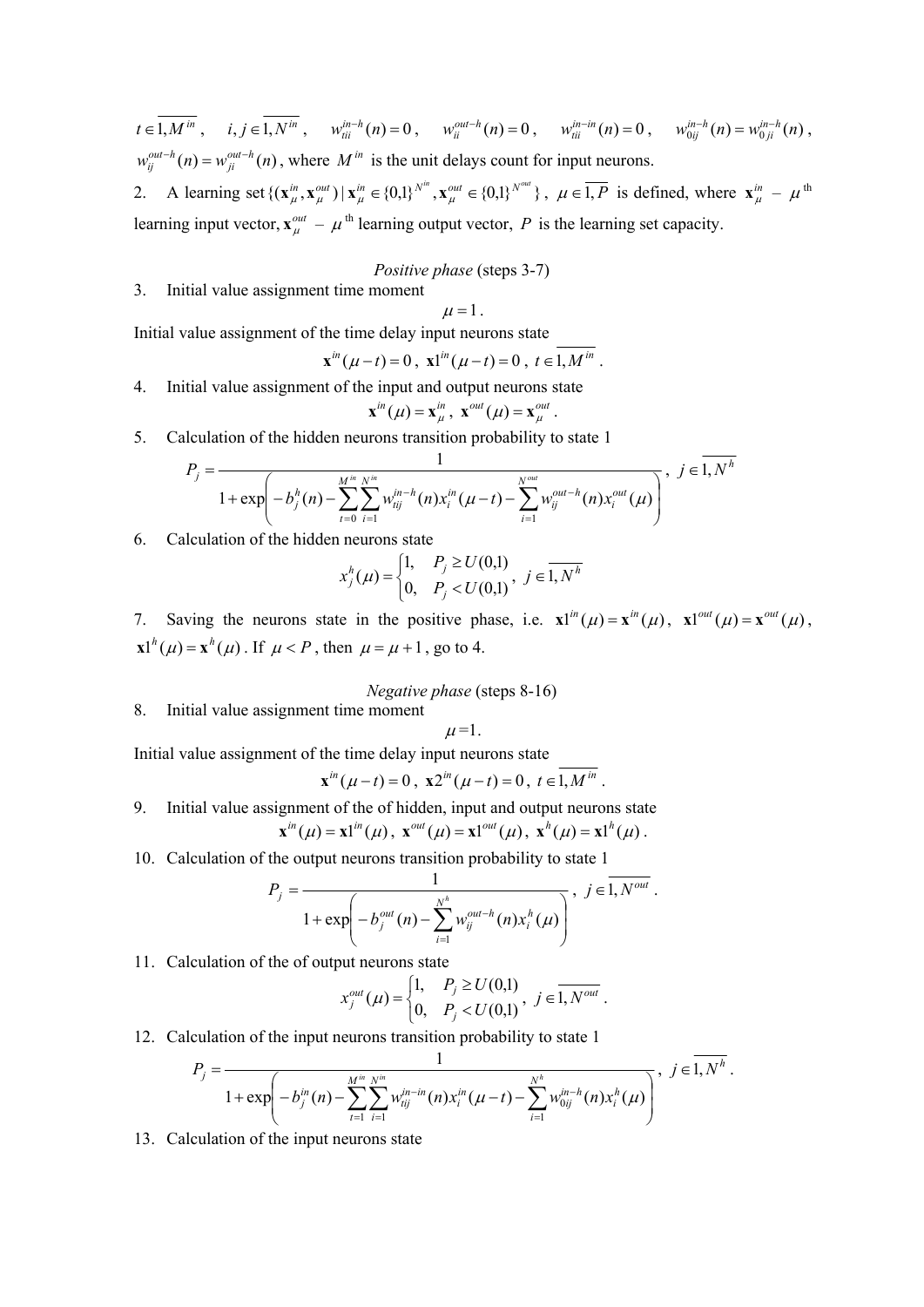$$
x_j^{in}(\mu) = \begin{cases} 1, & P_j \ge U(0,1) \\ 0, & P_j < U(0,1) \end{cases}, j \in \overline{1, N^h}.
$$

14. Calculation of the hidden neurons transition probability to state 1

$$
P_j = \frac{1}{1 + \exp\left(-b_j^h(n) - \sum_{t=0}^{M^{in}} \sum_{i=1}^{N^{in}} w_{tij}^{in-h}(n) x_i^{in}(\mu - t) - \sum_{i=1}^{N^{out}} w_{ij}^{out-h}(n) x_i^{out}(\mu)\right)}, \ j \in \overline{1, N^h}.
$$

15. Calculation of the hidden neurons state

$$
x_j^h(\mu) = \begin{cases} 1, & P_j \ge U(0,1) \\ 0, & P_j < U(0,1) \end{cases}, \ j \in \overline{1, N^h} \ .
$$

16. Saving the neurons state in the negative phase, i.e.  $\mathbf{x} 2^{in}(\mu) = \mathbf{x}^{in}(\mu)$ ,  $\mathbf{x} 2^{out}(\mu) = \mathbf{x}^{out}(\mu)$ ,  $x2^{h}(\mu) = x^{h}(\mu)$ . If  $\mu < P$ , then  $\mu = \mu + 1$ , go to 9.

17. Tuning of bias input layer founded on Boltzmann's rule

$$
b_i^{in}(n) = b_i^{in}(n) + \eta \left( \frac{1}{P} \sum_{\mu=1}^P x 1_i^{in}(\mu) - \frac{1}{P} \sum_{\mu=1}^P x 2_i^{in}(\mu) \right), i \in \overline{1, N^{in}}.
$$

18. Tuning of bias output layer founded on Boltzmann's rule

$$
b_i^{out}(n) = b_i^{out}(n) + \eta \left( \frac{1}{P} \sum_{\mu=1}^P x 1_i^{out}(\mu) - \frac{1}{P} \sum_{\mu=1}^P x 2_i^{out}(\mu) \right), i \in \overline{1, N^{out}}.
$$

19. Tuning of bias hidden layer neurons founded on Boltzmann's rule

$$
b_j^h(n) = b_j^h(n) + \eta \left( \frac{1}{P} \sum_{\mu=1}^P x 1_j^h(\mu) - \frac{1}{P} \sum_{\mu=1}^P x 2_j^h(\mu) \right), \ j \in \overline{1, N^h} \ .
$$

20. Tuning of weights between the input layer and the hidden layer founded on Boltzmann's rule

$$
w_{ij}^{in-h}(n) = w_{ij}^{in-h}(n) + \eta(\rho_{ij}^+ - \rho_{ij}^-), \ t \in 0, M^{in}, \ i \in 1, N^{in}, \ j \in 1, N^h,
$$
  

$$
\rho_{ij}^+ = \frac{1}{P} \sum_{\mu=1}^P \varphi(x1_i^{in}(\mu - t), x1_j^{h}(\mu)), \ \rho_{ij}^- = \frac{1}{P} \sum_{\mu=1}^P \varphi(x2_i^{in}(\mu - t), x2_j^{h}(\mu)),
$$
  

$$
\varphi(x_i, x_j) = \begin{cases} 1, & x_i = x_j \\ 0, & x_i \neq x_j \end{cases}.
$$

21. Tuning of weights between the output layer and the hidden layer founded on Boltzmann's rule

$$
w_{ij}^{out-h}(n) = w_{ij}^{out-h}(n) + \eta(\rho_{ij}^+ - \rho_{ij}^-), \ i \in 1, N^{out}, \ j \in 1, N^h,
$$
  

$$
\rho_{ij}^+ = \frac{1}{P} \sum_{\mu=1}^P \varphi(x1_i^{out}(\mu), x1_j^h(\mu)), \ \rho_{ij}^- = \frac{1}{P} \sum_{\mu=1}^P \varphi(x2_i^{out}(\mu), x2_j^h(\mu)).
$$

22. Tuning of weights between input layers founded on Boltzmann's rule

$$
w_{tij}^{in-in}(n) = w_{tij}^{in-in}(n) + \eta(\rho_{tij}^+ - \rho_{tij}^-), \ t \in 1, M^{in}, \ i, j \in 1, N^{in},
$$
  

$$
\rho_{tij}^+ = \frac{1}{P} \sum_{\mu=1}^P \varphi(x1_i^{in}(\mu-t), x1_j^{in}(\mu)), \ \rho_{tij}^- = \frac{1}{P} \sum_{\mu=1}^P \varphi(x2_i^{in}(\mu-t), x2_j^{in}(\mu)),
$$

23. If the neurons states in the output layer of the positive and negative phases differ slightly, i.e.

$$
\frac{1}{P} \sum_{\mu=1}^{P} \left( \sum_{i=1}^{N^{out}} |x|_{i}^{out}(\mu) - x 2_{i}^{out}(\mu) | \right) > \varepsilon, \text{ then } n = n+1, \text{ go to 2.}
$$

The method for calculating the prediction model parameter based on TDRBM type first is shown in Figure 3.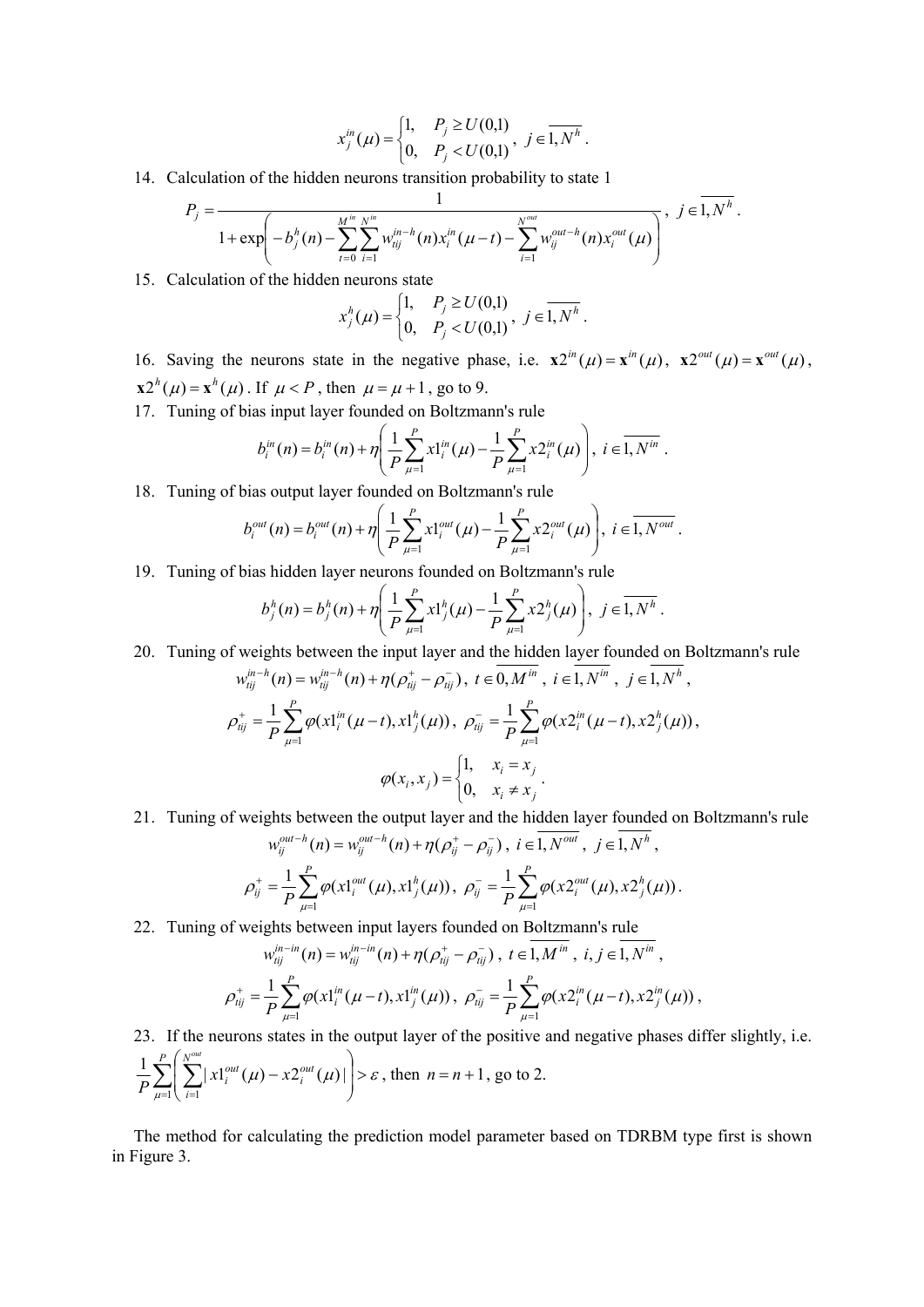

**Figure 3:** Flowchart of the method for calculating the prediction model parameters found on TDRBM type first

## **7.3. Method for calculating the prediction model parameters found on TDRBM type second**

1. Learning iteration number  $n = 1$ , initial value assignment by uniform distribution means on the interval (0,1) or [-0.5, 0.5] bias  $b_i^{in}(n)$ ,  $i \in 1, N^{in}$ ,  $b_i^{out}(n)$ ,  $i \in 1, N^{out}$ ,  $b_j^{h}(n)$ ,  $j \in 1, N^h$ , and weights  $w_{tij}^{in-h}(n)$ ,  $t \in 0, M^{in}$ ,  $i \in 1, N^{in}$ ,  $j \in 1, N^{h}$ ,  $w_{tij}^{out-h}(n)$ ,  $t \in 0, M^{out}$ ,  $i \in 1, N^{out}$ ,  $j \in 1, N^{h}$ ,  $w_{tij}^{in-in}(n)$ ,  $t \in 1, M^{in}$ ,  $i, j \in 1, N^{in}$ ,  $w_{tij}^{out-out}(n)$ ,  $t \in 1, M^{out}$ ,  $i, j \in 1, N^{out}$ ,  $w_{tii}^{in-h}(n) = 0$ ,  $w_{ii}^{out-h}(n) = 0$ ,  $w_{ii}^{in-in}(n) = 0$ ,  $w_{0ij}^{in-h}(n) = w_{0ji}^{in-h}(n)$ ,  $w_{ij}^{out-h}(n) = w_{ji}^{out-h}(n)$ , where  $M^{in}$  is the unit delays count for input neurons,  $M^{out}$  is the unit delays count for output neurons.

2. A learning set  $\{({\bf x}_{\mu}^{in},{\bf x}_{\mu}^{out}) | {\bf x}_{\mu}^{in} \in \{0,1\}^{N^m}, {\bf x}_{\mu}^{out} \in \{0,1\}^{N^{out}}\}$  is defined,  $\mu \in \overline{1,P}$ , where  ${\bf x}_{\mu}^{in} - {\boldsymbol \mu}^{th}$ learning input vector,  $\mathbf{x}_{\mu}^{out} - \mu^{th}$  learning output vector, *P* is the learning set capacity.

*Positive phase* (steps 3-7)

3. Initial value assignment time moment

$$
\mu=1.
$$

Initial value assignment of the time delay input and output neurons state

$$
\mathbf{x}^{in}(\mu - t) = 0, \ \mathbf{x}^{in}(\mu - t) = 0, \ t \in 1, M^{in},
$$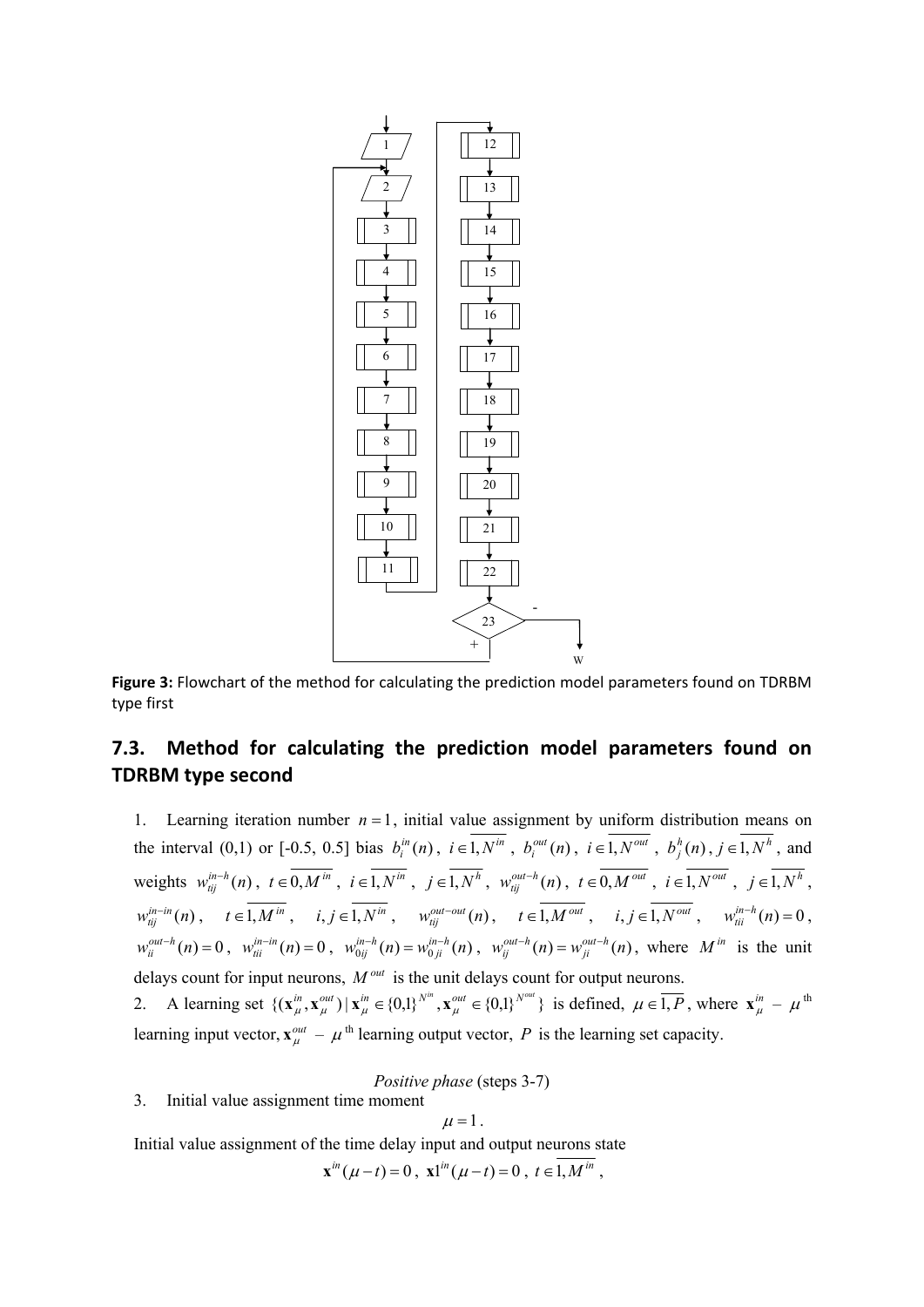$$
\mathbf{x}^{out}(\mu - t) = 0 , \mathbf{x}^{out}(\mu - t) = 0 , t \in 1, M^{out} .
$$

4. Initial value assignment of the input and output neurons state

$$
\mathbf{x}^{in}(\mu) = \mathbf{x}_{\mu}^{in}, \ \mathbf{x}^{out}(\mu) = \mathbf{x}_{\mu}^{out}.
$$

5. Calculation of the hidden neurons transition probability to state 1

$$
P_j = \frac{1}{1 + \exp\left(-b_j^h(n) - \sum_{t=0}^{M^{in}} \sum_{i=1}^{N^{in}} w_{tij}^{in-h}(n) x_i^{in}(\mu - t) - \sum_{t=0}^{M^{out}} \sum_{i=1}^{N^{out}} w_{tij}^{out-h}(n) x_i^{out}(\mu - t)\right)}, \ \ j \in \overline{1, N^h}.
$$

6. Calculation of the hidden neurons state

$$
x_j^h(\mu) = \begin{cases} 1, & P_j \ge U(0,1) \\ 0, & P_j < U(0,1) \end{cases}, \quad j \in \overline{1, N^h} \, .
$$

7. Saving the neurons state in the positive phase, i.e.  $\mathbf{x} \mathbf{l}^{in}(\mu) = \mathbf{x}^{in}(\mu)$ ,  $\mathbf{x} \mathbf{l}^{out}(\mu) = \mathbf{x}^{out}(\mu)$ ,  $\mathbf{x} \mathbf{1}^h(\mu) = \mathbf{x}^h(\mu)$ . If  $\mu < P$ , then  $\mu = \mu + 1$ , go to 4.

- *Negative phase* (steps 8-16)
- 8. Initial value assignment time moment

$$
\mu = 1
$$
.

Initial value assignment of the time delay input and output neurons state

$$
\mathbf{x}^{in}(\mu - t) = 0, \ \mathbf{x}^{in}(\mu - t) = 0, \ t \in 1, M^{in},
$$

$$
\mathbf{x}^{out}(\mu - t) = 0, \ \mathbf{x}^{out}(\mu - t) = 0, \ t \in \overline{1, M^{out}}.
$$

9. Initial value assignment of the of hidden, input and output neurons state

$$
\mathbf{x}^{in}(\mu) = \mathbf{x}1^{in}(\mu), \ \mathbf{x}^{out}(\mu) = \mathbf{x}1^{out}(\mu), \ \mathbf{x}^{h}(\mu) = \mathbf{x}1^{h}(\mu).
$$

10. Calculation of the output neurons transition probability to state 1

$$
P_j = \frac{1}{1 + \exp\left(-b_j^{out}(n) - \sum_{t=1}^{M^{out}} \sum_{i=1}^{N^{out}} w_{tij}^{out-out}(n) x_i^{out} (\mu - t) - \sum_{i=1}^{N^h} w_{0ij}^{out-h}(n) x_i^h(\mu)\right)}, \ \ j \in \overline{1, N^{out}}.
$$

11. Calculation of the of output neurons state

$$
x_j^{out}(\mu) = \begin{cases} 1, & P_j \ge U(0,1) \\ 0, & P_j < U(0,1) \end{cases}, \ j \in \overline{1, N^{out}}.
$$

12. Calculation of the input neurons transition probability to state 1

$$
P_j = \frac{1}{1 + \exp\left(-b_j^{in}(n) - \sum_{t=1}^{M^{in}} \sum_{i=1}^{N^{in}} w_{tij}^{in-in}(n) x_i^{in}(\mu - t) - \sum_{i=1}^{N^h} w_{0ij}^{in-h}(n) x_i^h(\mu)\right)}, \ j \in \overline{1, N^{in}}.
$$

13. Calculation of the input neurons state

$$
x_j^{in}(\mu) = \begin{cases} 1, & P_j \ge U(0,1) \\ 0, & P_j < U(0,1) \end{cases}, j \in \overline{1, N^{in}}.
$$

14. Calculation of the hidden neurons transition probability to state 1

$$
P_j = \frac{1}{1 + \exp\left(-b_j^h(n) - \sum_{t=0}^{M^{in}} \sum_{i=1}^{N^{in}} w_{tij}^{in-h}(n) x_i^{in}(\mu - t) - \sum_{t=0}^{M^{out}} \sum_{i=1}^{N^{out}} w_{tij}^{out-h}(n) x_i^{out}(\mu - t)\right)}, \quad j \in \overline{1, N^h}.
$$

15. Calculation of the hidden neurons state

$$
x_j^h(\mu) = \begin{cases} 1, & P_j \ge U(0,1) \\ 0, & P_j < U(0,1) \end{cases}, \ j \in \overline{1, N^h} \ .
$$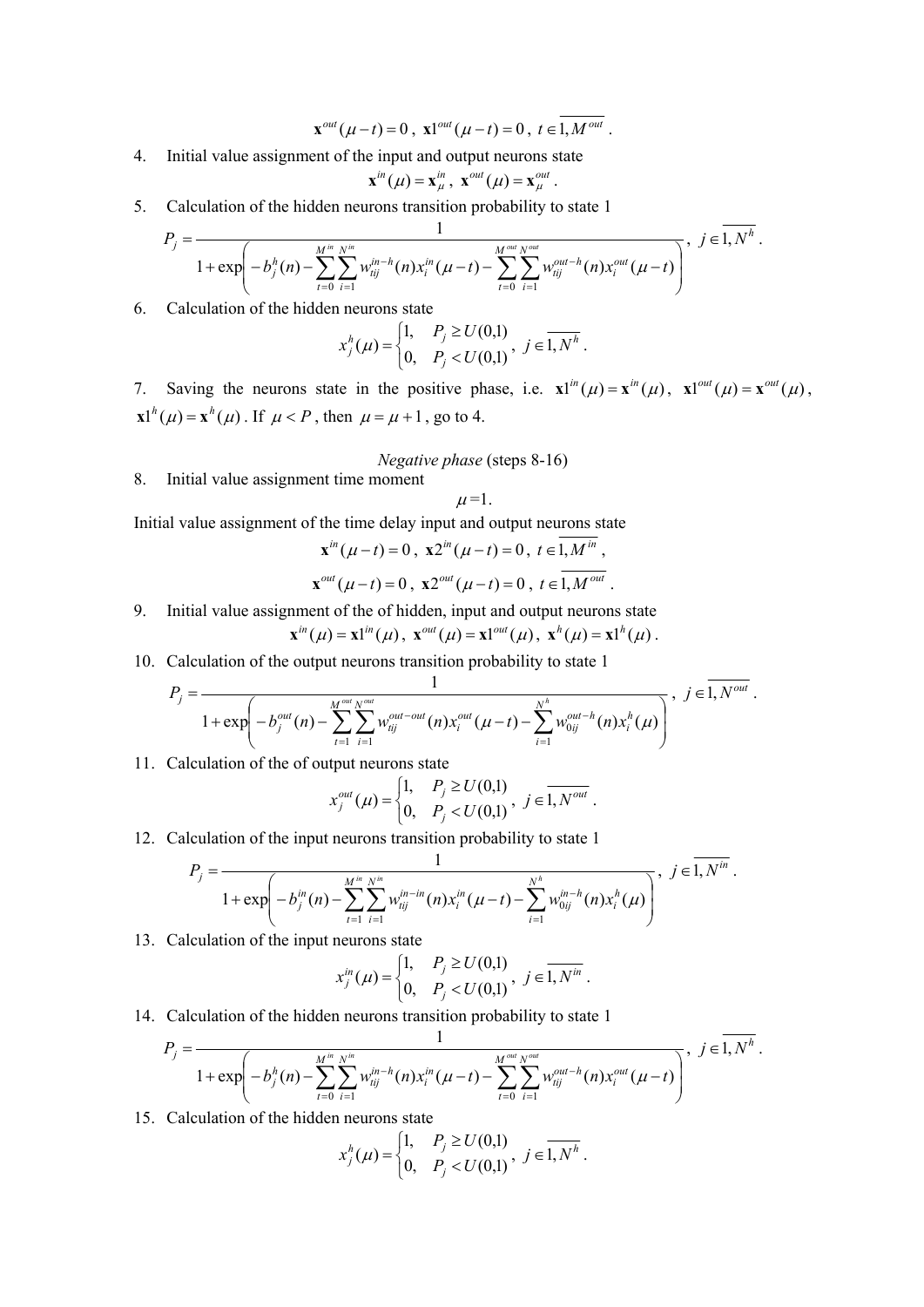- 16. Saving the neurons state in the negative phase, i.e.  $\mathbf{x} 2^{in}(\mu) = \mathbf{x}^{in}(\mu)$ ,  $\mathbf{x} 2^{out}(\mu) = \mathbf{x}^{out}(\mu)$ ,  $x^{2h}(\mu) = x^{h}(\mu)$ . If  $\mu < P$ , then  $\mu = \mu + 1$ , go to 9.
- 17. Tuning of bias input layer founded on Boltzmann's rule

$$
b_i^{in}(n) = b_i^{in}(n) + \eta \left( \frac{1}{P} \sum_{\mu=1}^P x 1_i^{in}(\mu) - \frac{1}{P} \sum_{\mu=1}^P x 2_i^{in}(\mu) \right), i \in \overline{1, N^{in}}.
$$

18. Tuning of bias output layer founded on Boltzmann's rule

$$
b_i^{out}(n) = b_i^{out}(n) + \eta \left( \frac{1}{P} \sum_{\mu=1}^P x 1_i^{out}(\mu) - \frac{1}{P} \sum_{\mu=1}^P x 2_i^{out}(\mu) \right), i \in \overline{1, N^{out}}.
$$

19. Tuning of bias hidden layer neurons founded on Boltzmann's rule

$$
b_j^h(n) = b_j^h(n) + \eta \left( \frac{1}{P} \sum_{\mu=1}^P x 1_j^h(\mu) - \frac{1}{P} \sum_{\mu=1}^P x 2_j^h(\mu) \right), \ j \in \overline{1, N^h}.
$$

20. Tuning of weights between the input layer and the hidden layer founded on Boltzmann's rule

$$
w_{ij}^{in-h}(n) = w_{ij}^{in-h}(n) + \eta(\rho_{ij}^+ - \rho_{ij}^-), \ t \in \overline{0,M}^{in}, \ i \in I, N^{in}, \ j \in \overline{1,N}^h,
$$
  

$$
\rho_{ij}^+ = \frac{1}{P} \sum_{\mu=1}^P \varphi(x1_i^{in}(\mu-t), x1_j^{h}(\mu)), \ \rho_{ij}^- = \frac{1}{P} \sum_{\mu=1}^P \varphi(x2_i^{in}(\mu-t), x2_j^{h}(\mu)),
$$
  

$$
\varphi(x_i, x_j) = \begin{cases} 1, & x_i = x_j \\ 0, & x_i \neq x_j \end{cases}.
$$

21. Tuning of weights between the output layer and the hidden layer founded on Boltzmann's rule

$$
w_{tij}^{out-h}(n) = w_{tj}^{out-h}(n) + \eta(\rho_{tj}^+ - \rho_{tj}^-), \ t \in \overline{0, M^{out}}, \ i \in \overline{1, N^{out}}, \ j \in \overline{1, N^h},
$$
  

$$
\rho_{tj}^+ = \frac{1}{P} \sum_{\mu=1}^P \varphi(x1_i^{out}(\mu), x1_j^h(\mu)), \ \rho_{tj}^- = \frac{1}{P} \sum_{\mu=1}^P \varphi(x2_i^{out}(\mu), x2_j^h(\mu)).
$$

22. Tuning of weights between input layers founded on Boltzmann's rule

$$
w_{tij}^{in-in}(n) = w_{tij}^{in-in}(n) + \eta(\rho_{tij}^+ - \rho_{tij}^-), \ t \in 1, M^{in}, \ i, j \in 1, N^{in},
$$
  

$$
\rho_{tij}^+ = \frac{1}{P} \sum_{\mu=1}^P \varphi(x1_i^{in}(\mu - t), x1_j^{in}(\mu)), \ \rho_{tij}^- = \frac{1}{P} \sum_{\mu=1}^P \varphi(x2_i^{in}(\mu - t), x2_j^{in}(\mu)).
$$

23. Tuning of weights between output layers founded on Boltzmann's rule

$$
w_{ij}^{out-out}(n) = w_{ij}^{out-out}(n) + \eta(\rho_{ij}^+ - \rho_{ij}^-), \ t \in 1, M^{out}, \ i, j \in 1, N^{out},
$$
  

$$
\rho_{ij}^+ = \frac{1}{P} \sum_{\mu=1}^P \varphi(x1_i^{out}(\mu-t), x1_j^{out}(\mu)), \ \rho_{ij}^- = \frac{1}{P} \sum_{\mu=1}^P \varphi(x2_i^{out}(\mu-t), x2_j^{out}(\mu)).
$$

24. If the neurons states in the output layer of the positive and negative phases differ slightly, i.e.

$$
\frac{1}{P} \sum_{\mu=1}^{P} \left( \sum_{i=1}^{N^{out}} |x1^{out}_{i}(\mu) - x2^{out}_{i}(\mu) | \right) > \varepsilon, \text{ then } n = n + 1, \text{ go to 2.}
$$

The method for calculating the prediction model parameters found on TDRBM type second is shown in Figure 4.

### **8. Experiments and results**

A numerical study of the proposed method for determining the parameter values was carried out using the CUDA technology of parallel processing of information in the Matlab package, wherein the number of threads in the block was 1024, the summation was performed based on the parallel reduction algorithm.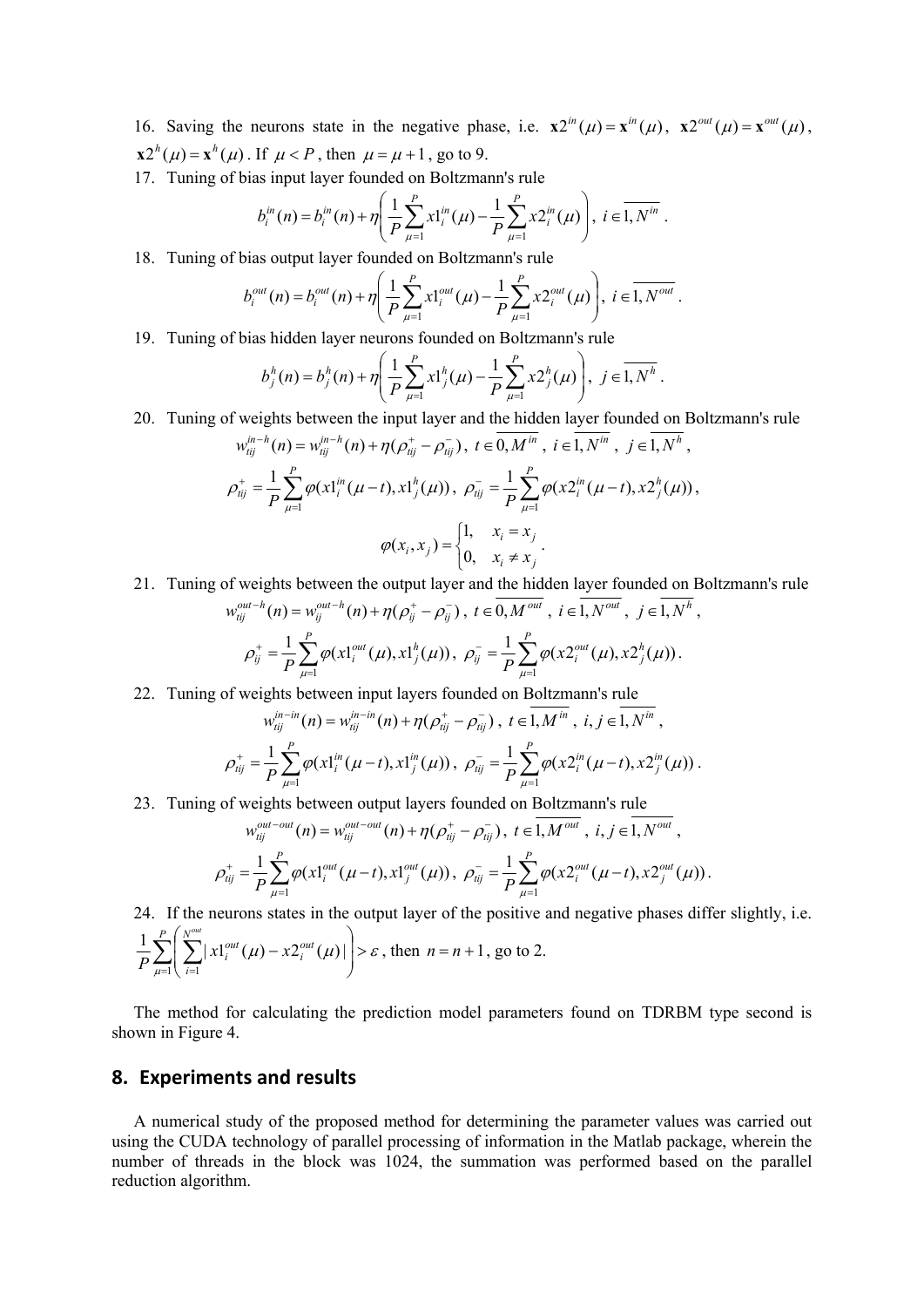

**Figure 4:** Flowchart of the method for calculating the prediction model parameters found on TDRBM type second

To determine the prediction model structure TDRBM with 16 input neurons (the bits count of the integer predicted metric), i.e. defining the number of hidden neurons, a experiments count were performed, the results of which are showed in Figure 5.



**Figure 5:** The mean squared error dependence on the hidden neurons number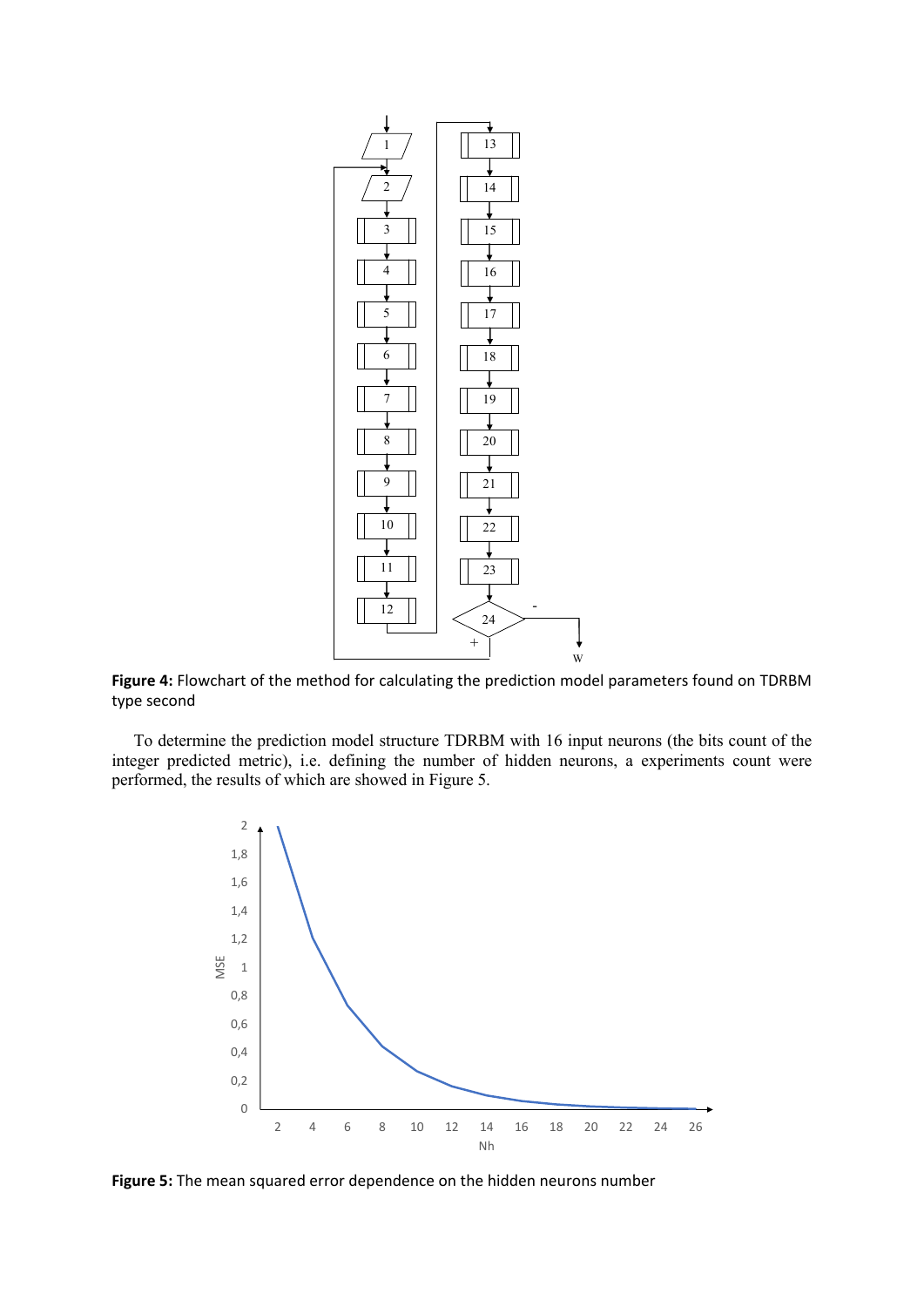As source data to calculate the artificial neural network prediction model parameters, a values sample of the logistics company "Ekol Ukraine" economic activities was used. The dataset capacity for the "goods sold" indicator was 1800 (in five years). The dataset was spilt into three parts - valid data (20%), training data (60%), test data (20%). The learning was consistent and occurred over 1000 epochs.

The criterion for selection the artificial neural network model structure of the was the prediction minimum mean squared error (MSE) (Table 2). According to Figure 5, with an increase in the hidden neurons count the error value decreases. For the prediction, it is enough to choose 16 hidden neurons, because with a further increase in their count the change in the MSE value is small.

| Comparative features of prediction artificial neural networks |      |      |                     |            |              |             |                                        |  |  |  |
|---------------------------------------------------------------|------|------|---------------------|------------|--------------|-------------|----------------------------------------|--|--|--|
| <b>Network</b><br>Criterion                                   | RMLP | JNN  | <b>ENN</b><br>(SRN) | <b>NAR</b> | <b>NARMA</b> | <b>BRNN</b> | <b>TDRBM</b><br>type first /<br>second |  |  |  |
| Minimum MSE of<br>the prediction                              | 0.17 | 0.12 | 0.10                | 0.15       | 0.07         | 0.05        | 0.04 / 0.02                            |  |  |  |

According to Table 2, recurrent neural networks with deterministic neurons (JNN, ENN(SRN), NARMA, BRNN) are more efficient than non-recurrent neural networks with deterministic neurons (RMLP, NAR); neural networks with stochastic neurons (TDRBM) are more efficient than neural networks with deterministic neurons (RMLP, JNN, ENN(SRN), NAR, NARMA, BRNN), and TDRBM type second has the highest prediction accuracy.

### **9. Conclusion**

**Table 2**

1. To solve the problem of enhancement the prediction accuracy in the supply chain, the modern prediction methods were researched. These researches have shown that today the use of neural networks is the most effective.

2. To improve the efficiency of the prediction, a artificial neural network RBM was modified by the unit delays cascades in the input and output layers. In the experiments, its model structure was determined.

3. A method was offered for calculating the parameters of the offered artificial neural network prediction model based on the CUDA technology of parallel processing of information. This made it possible to ensure accuracy of the prediction and high speed.

4. The offered approach can be used in different intelligent prediction systems. For example, in supply chain inventory management systems such as MRP and Lean Production, where prediction plays an important role.

## **10. References**

- [1] J. F. Cox, J.G. Schleher, Theory of Constraints Handbook, New York, NY, McGraw-Hill, 2010.
- [2] S. Smerichevska et al, Cluster Policy of Innovative Development of the National Economy: Integration and Infrastructure Aspects: monograph, S. Smerichevska (Eds.), Wydawnictwo naukowe WSPIA, 2020.
- [3] E. M. Goldratt, My saga to improve production, Selected Readings in Constraints Management, Falls Church, VA: APICS (1996) 43-48.
- [4] E. M. Goldratt, Production: The TOC Way (Revised Edition) including CD-ROM Simulator and Workbook, Revised edition, Great Barrington, MA: North River Press, 2003.
- [5] T. Neskorodieva, E. Fedorov, I. Izonin, Forecast method for audit data analysis by modified liquid state machine, in: CEUR Workshop Proceedings, 2020, volume 2631, pp. 145-158.